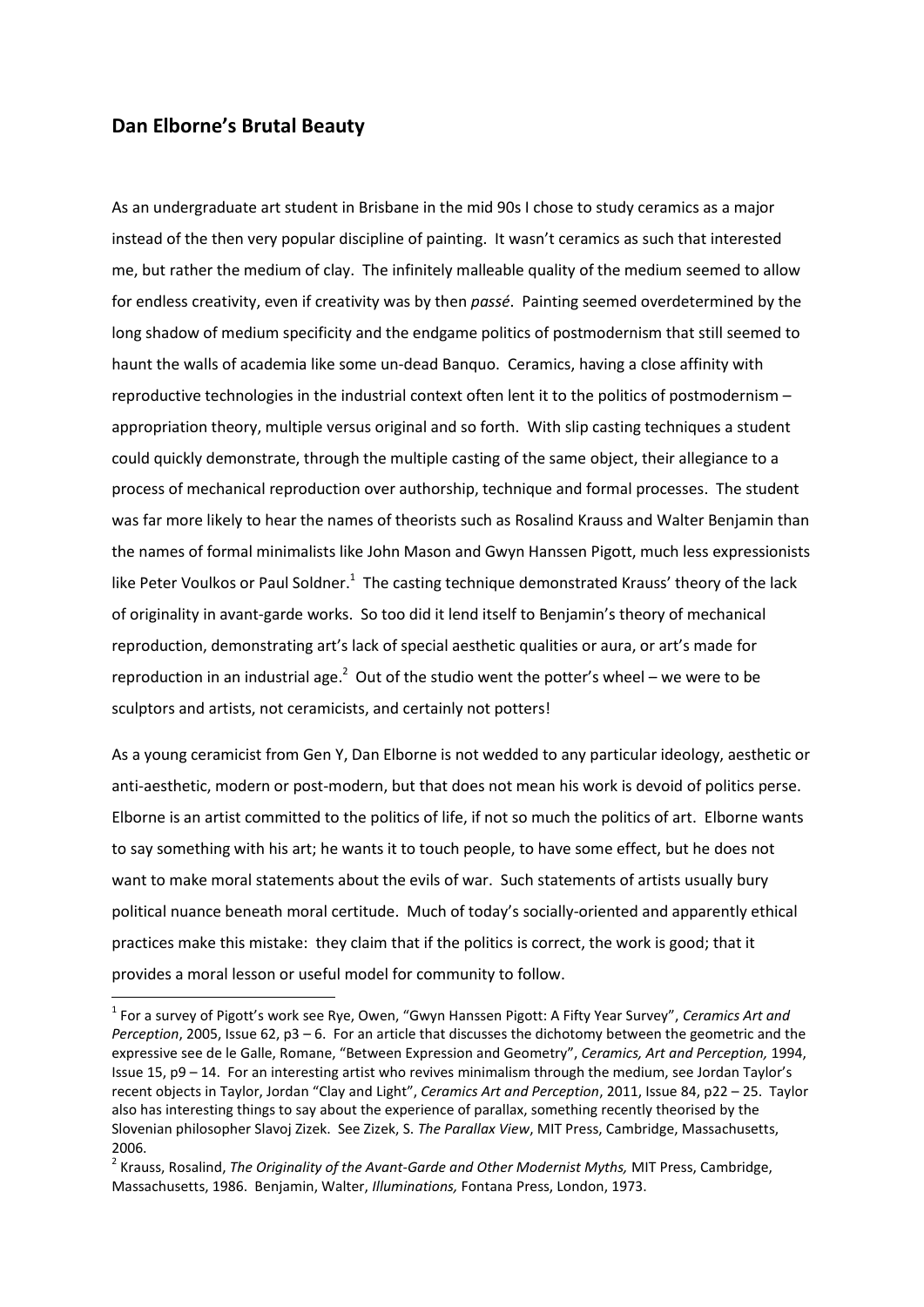Elborne's interest on the contrary, offers no such certitude. His interest is in producing works that affect both viewer and reader in equal measure. His is a sublime beauty, a beauty lined with horror. As Elborne explains, 'In my current body of work, I am interested in exploring ways to create objects that reflect the horrors of war, and the impact it has on people. Along with this I still aim to create something aesthetically beautiful'. This strategy is not without its risks. As Boris Groys warned, there is a risk associated with blending aesthetics and politics which can well lead to an aestheticising of politics. The result can lead to the most horrible use and abuse of ideology.<sup>3</sup> Elborne runs this risk, but the subtle complexity of his project is unlikely to result in abuse of power because moral or political certitude is not claimed. His recent work is intended as a kind of memorial, an ongoing project dedicated to an event and those effected by its brutality, and yet it is perhaps the most personal response to conflict he has produced in his short career as an artist.

His project, Five Hundred, commemorates his grandfather's war service and those who served with him. Elborne explains 'I was influenced by my grandfather's time in the Indonesian war for independence' against Dutch colonial rule. His Dutch grandfather was part of a draft of 500 men sent to fight against Indonesian independence. This conflict, not well known to Indonesia's Australian neighbours, consumed four years (1945 – 1949) and by some estimates, as much as 400, 000 lives, including many of the 500 that concerns Elborne. The installation features 500 slip cast delft ware emblazoned bullets that surround the exhibition space and the viewer in that space, creating a kind of sublime experience that echoes Edmund Burke, or more closely, Kant's understanding of the sublime as a response to either great magnitude or the overwhelming forces of nature.

The 'numerical' and the 'dynamic' sublime, associated with immense scale and threatening force, solicit a different feeling than beauty for both Burke and Kant. Kant suggests that whereas beauty allows the imagination to enter into free and harmonious play with the concepts of the understanding before a formally contained experience, a process that produces pleasure, the sublime blocks this free interaction of faculties, and as a result, pleasure is accompanied by pain. Rather than a feeling derived from nature, however, Elborne's is a sublime generated by culture, a cultural sublime, a manufactured horror. The ceramic bullets, Elborne explains, are cast in earthenware, a material often used by the Dutch as a substitute for the more expensive porcelain, to create their delftware plate sets. His obvious immediate influence is the Brisbane artist Mel Robson. I'm thinking of her water jet cut-out guns such as the evocative *Weeping Willow* series and *Shot Gun (positive)* 2008 cut out of 'Blue Willow' dinner plates. His broader influence no doubt comes from

1

<sup>&</sup>lt;sup>3</sup> Groys, Boris. *The Total Art of Stalinism: Avant-Garde, Aesthetic Dictatorship, and Beyond, Princeton* University Press, Princeton, New Jersey, 1992.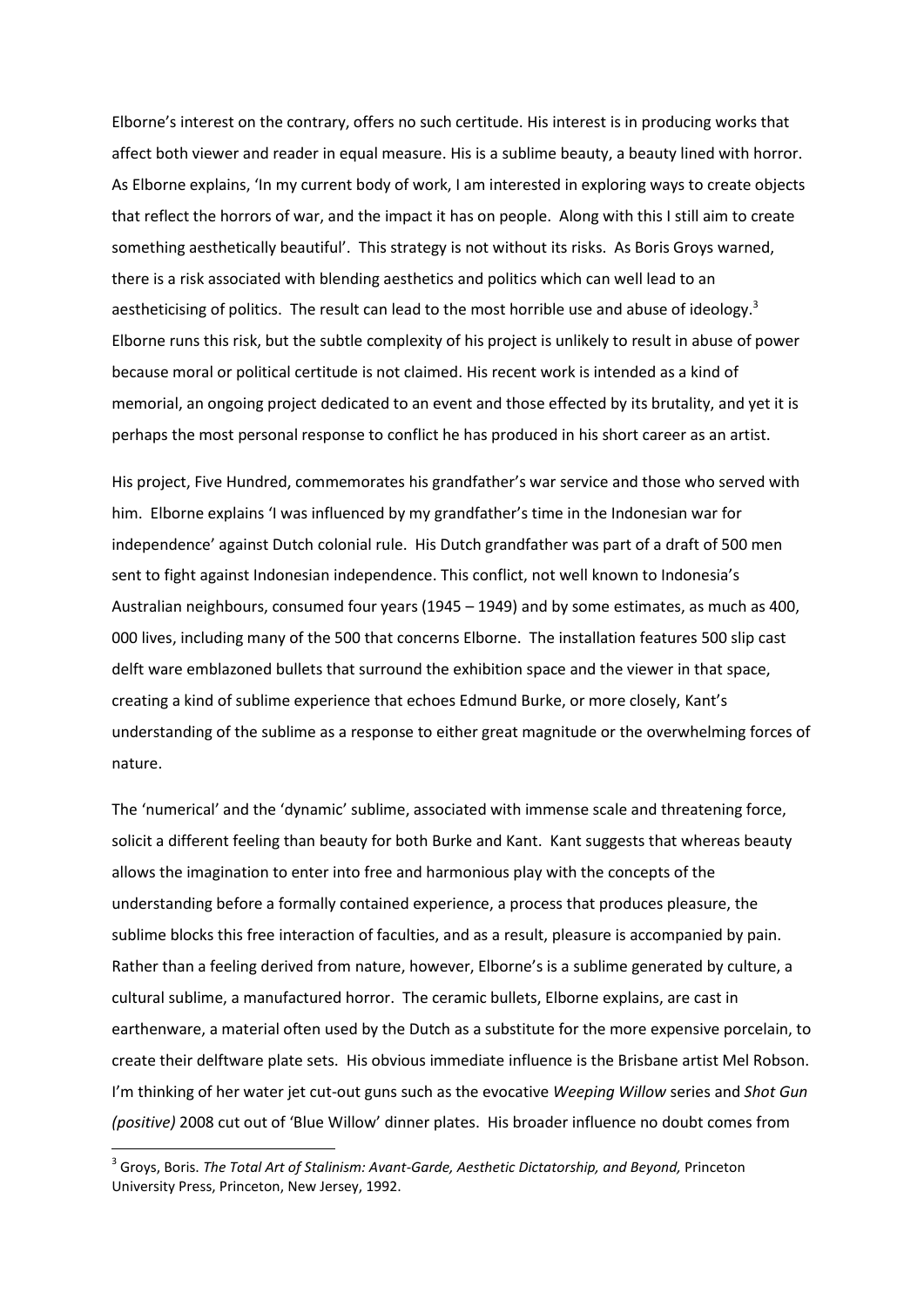the work of artists like the great American political artist Richard Notkin whose arresting works have interrogated the politics of institutionalised conflict from Vietnam to the Gulf Wars. $^4$ 

But where Robson's and Notkin's objects are usually created and displayed singularly or in small groups or arrangements, Elborne has installed no less than 500 meticulously cast objects that appear at first sight to be mere copies of some original slip cast model. The vast scale of the bullets that traverse three of the four walls of the Red Door gallery at the University of Southern Queensland Australia is impossible to view all at once. The viewer, lost in this numerical expanse, while overwhelmed at first sight, is encouraged to bring the eye toward the detail of individual bullets and thus offered respite from the imposition of scale on the body. Once there, the eye is met with the most delicate, hand-painted floral patterns resembling the Dutch practice of delft ware design, thus alluding to Elborne's grandfather's service. Each ceramic bullet is individually painted – each displaying a hand-painted image of a flower, not a single one being a copy of any other, and yet each decorated unit contributes to a seemingly endless number of bullet clones when viewed at a distance. The original of the detail is coupled with the reproduced clone of the distance view, aura within mechanical reproduction, beautiful pattern with conceptual brutality suggested by the conventional use of the bullet.

The feeling of a dynamic sublime comes from the threat associated with this conventional use of the bullet. The bullet has but a single purpose. And yet, to further complicate the conceptual side of this Kantian couplet of imagination and understanding, the bullet, unlike the blade of a bayonet, is a producer of distance par excellence, a requisite for aura according to Walter Benjamin. The gun allows its user to kill from a distance, thus, to some extent at least, to remove the body from the process, a process perfected by the introduction of the virtual war in the Gulf analysed by Jean Baudrillard.<sup>5</sup> But these bullets, despite their obvious association with industrial warfare, are fragile, precariously resting on a shelf not unlike that found in many homes of the time that contained photos of family and friends before Facebook found a digital platform for housing and organising friendships. These brutal and beautiful objects look like so many dominoes, one finger-push away from oblivion.

Elborne suggests 'this allows the form to represent the violence of war while the material reflects fragility and preciousness'. He goes on to add 'I am interested in this contradiction between concepts behind the work, against the visual appearance of the object itself'. Again, Kant's understanding of pleasure derived from the 'disinterested' appreciation of formal beauty, of

**.** 

<sup>4</sup> Badenhorst, Antoinette. "Peace/War, Survival/Extinction: An Artist's Plea for Sanity", *Ceramics Art and Perception*, 2011, Issue 86, p10 – 13)

<sup>5</sup> Baudrillard, Jean, *The Gulf War Did Not Take Place*, Indiana University Press, 1995